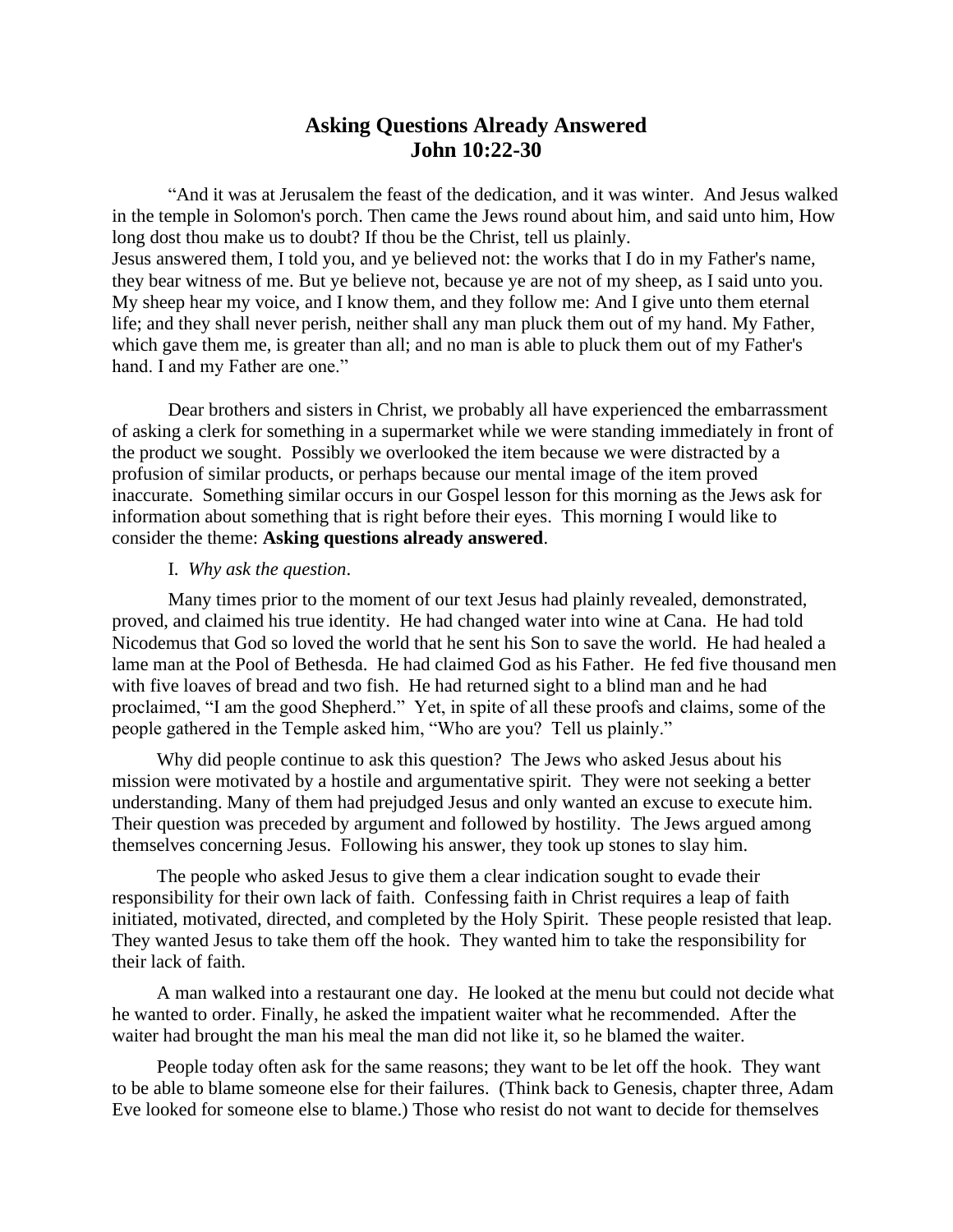based upon testimony revealed in Scripture and the witness of family members, friends, and evangelists. The Gospel message of Christ as Messiah seems absurd to these people when they consider a world besieged by problems. They are angry and hostile toward a God who would permit Russia to invade the Ukraine, tornadoes to kill unsuspecting families, disease to strike a loved one. They want God to prove himself by reaching into the here and now and taking control. They fail to understand that God did so when he entered the world as a child in Bethlehem. Since these people have not received the exact answer they requested, they believe it absolves them of their responsibility for their lack of faith.

Hard questions like these and the influence of the "old Adam" that resides in every human being tempt us also to ask in a doubting and troubled way, "Jesus, are you really the Christ?" The world bombards us with a hundred questions a day. It ridicules our trust and attempts to make us look foolish in our own eyes. It is tough to be a believer when the critics around us ridicule the Gospel as ancient fairy tales. It is difficult to stick to our faith when science promises that soon it will reveal the secrets of the universe, the origins of life, and a logical explanation of all phenomena — presently known and unknown. When the world and our flesh gain the upper hand, we ask God to let us off the hook. "Show us plainly God! Don't make us rely upon things not seen and trust in what cannot be measured."

These are questions that need to be asked by each person, but as a genuine seeking for peace and comfort, a sincere reaching out for help amid helplessness. God's Spirit leads, guides, and encourages us toward such an asking. These can be the most important questions we shall ever ask. They outweigh questions of what I shall do and whom shall I marry (or not marry). Answering these questions may determine our eternal destiny, our identification, and our future relationship with Christ if we ask these questions with a sincere desire to receive God's answer! "Philip said to him, Lord, show us the Father, and it will suffice us. Jesus said unto him, Have I been so long time with you, and yet you do not know me, Philip? He who has seen me has seen the Father; and how do you ask then, Show us the Father? Believe me that I am in the Father, and the Father in me: or else believe me for the very work's sake." (John 14:8-9, 11)

Every so often science and medicine take a giant leap forward. A scientist or a doctor questions the old, accepted assumptions. He or she asks why a thing must be a certain way, or why can't it be done differently? Frequently the free-wheeling scientist earns the scorn of his or her peers, but eventually, the new idea takes hold until someday it is shaken by other sincere questions. When we ask questions about God and Jesus, they can be critically important, if we are not asking God to let us off the hook, as long as we are not asking him to prove himself in a manner we prescribe. When we ask sincerely, Jesus answers quickly. He points to his words and his signs.

I once heard another pastor deliver a superb explanation of the story of Lazarus and the rich man (Luke 16:20ff). When the rich man died he asked Abraham to send Lazarus back to his brothers so that they would not spend eternity in torment with the rich man. Abraham responded that even if a man returned from the dead, it would not convince the rich man's brothers. Abraham said, "They have the prophets." We have the Bible that tells us about the Messiah, about Jesus, the Christ, who came in the name of the Lord. God has given us an answer; he has told us plainly.

## II. *Why Christ's answer is so wonderful*.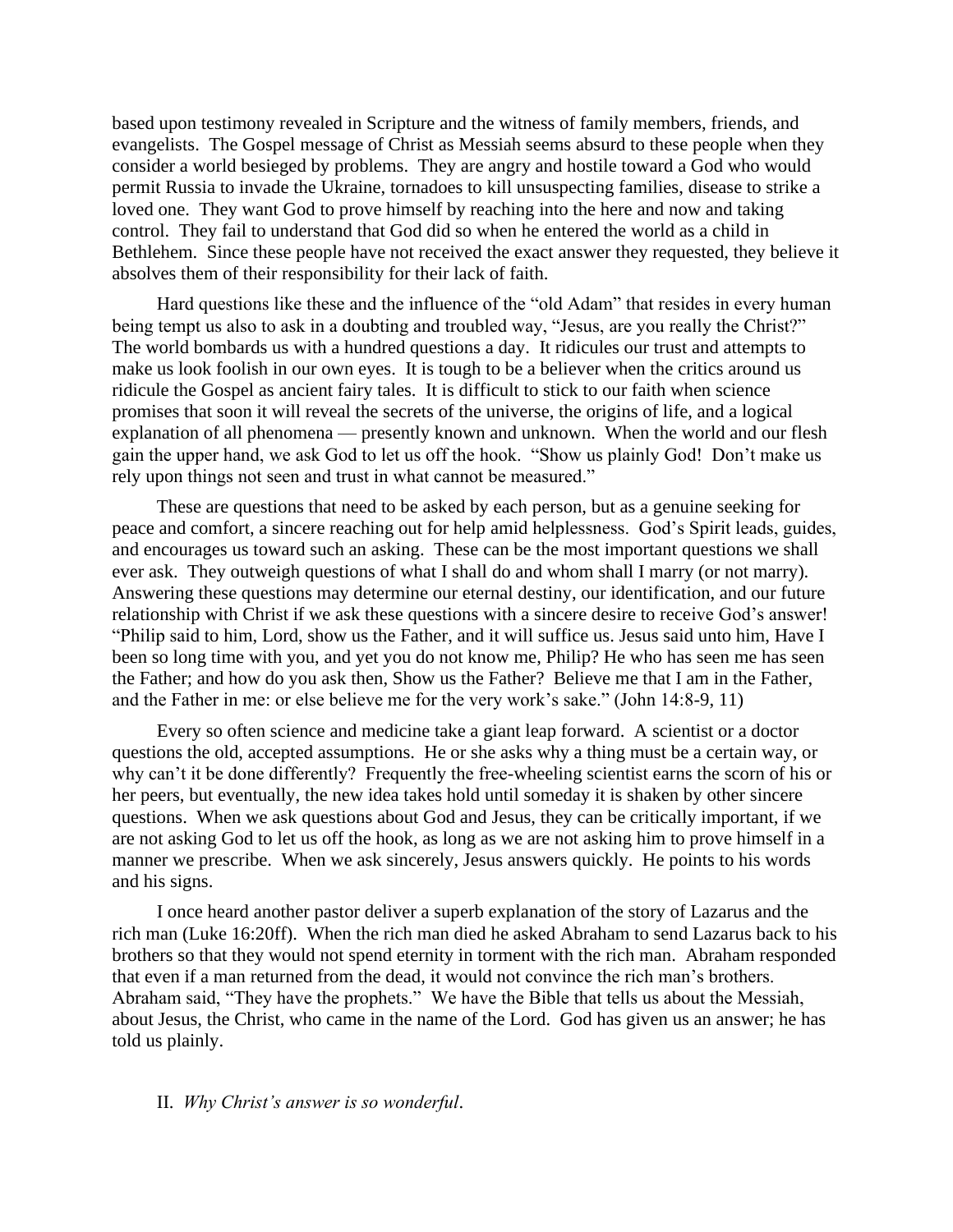Jesus responds wonderfully to the question put to him in a hostile unfriendly manner. Maybe he remembered the Proverb that says, "A soft answer turns away wrath: but grievous words stir up anger." (Proverbs 15:1) Jesus phrases his answer with love, caring, and compassion. He reaches out without argument or hostility to the possibility of a relationship in which one cares completely for another. He uses the image of a sheep and a shepherd.

I do not know how sheep ever existed in the wild. Perhaps there were so many of them that they could afford to lose a large number to predators. Perhaps they were more aggressive at one point in their evolution. However, sheep have become so domesticated that they cannot exist on their own without the protection of a shepherd. Sheep were very important to the ancient Israelites. They ate sheep, used their milk for cheese, spun their wool for cloth, and used their skins for leather. The Israelites entrusted shepherds with protecting and providing for the sheep. The shepherds took their responsibility very seriously, living with the sheep in the field and putting themselves between the sheep and danger. Thus, Jesus portrays his relationship with his followers in a loving, protective fashion.

Jesus' answer is filled with the power of God, who rules all things. Jesus affirms that it is the Father's will that the sheep be his and the Father's power shields the sheep. Jesus states, "I and the Father are one." Sometimes we think in terms of a dualistic universe, that is there are two equal powers — good and evil. In such a universe we could never be certain of the outcome of the struggle between the two powers. However, our universe is not dualistic. Good contends with evil, but evil is not equal to good. God has already defeated Satan. God is the prime mover of the universe; he has the only power that truly counts. Thus, Jesus could affirm that no one would ever snatch the sheep away from the Father, and finally, no one could ever snatch the sheep — his followers — away from him.

God, who has begun the good work of faith in us, will bring that faith to fruition. It is all his work; we add nothing. He will preserve us in the faith in the midst of our enemies. This should build confidence when we struggle with the world, when our problems threaten to overwhelm us, and when the questions of life loom too large for us to handle. Paul told the Thessalonians in his first letter, "And the very God of peace sanctify you wholly; and I pray God your whole spirit and soul and body be preserved blameless unto the coming of our Lord Jesus Christ, faithful is he that calleth you, who will also do it." (1 Thessalonians 5:20-24)

During the early days in the West, circuit-riding preachers had to swim their horses across rivers. They tell us that when they were crossing swollen and overflowing rivers if they fixed their gaze upon the swirling waters around them, they were likely to become dizzy and, falling from the saddle, be swept away by the flood. But if they fixed their eye upon the trunk of a great tree on the bank, or upon the summit of a hill or mountain, they rode through in safety.

In the storms of life, faith gives us balance, calm and safety, for we fix our eye, not upon the shifting scene about us, but upon the eternal God who has promised to bring us to his heavenly home. Christ, our good Shepherd, will preserve us amid our enemies. He calls each of us to partake of his genuine peace and comfort. The mundane cares of life, as well as the major calamities, come under his observation. Remember, this is the same Jesus who said, "So do not start worrying . . . take no thought for tomorrow. Your heavenly Father knows that you need all these things. Ask and you shall receive, seek and you shall find, knock and the door will be opened to you." (Matthew 7)